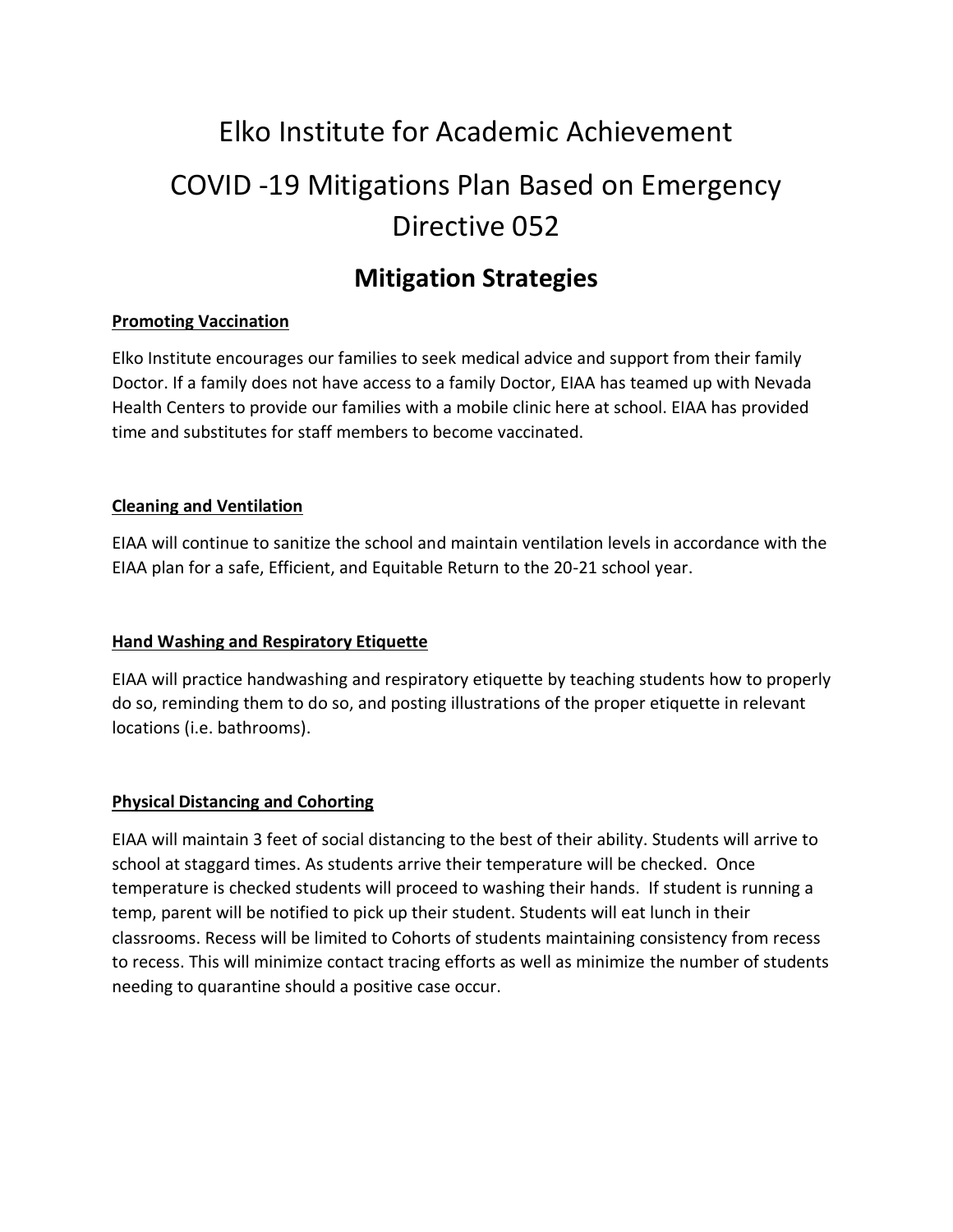#### **STAY Home When Sick**

Students, teachers, and staff who have symptoms of infectious illness, such as influenza or COVID-19 should stay home. Staying home when sick is essential to keep COVID-19 infections out of the school and prevent spread. EIAA has educated staff and families about when they and their children should stay home and when they should return to school.

#### **Exclusion Criteria**

Exclusion criteria is based on DHHS guidelines dated 2/17/22 (page8) and will be updated in the event DHHS does so.

#### **Face Coverings**

EIAA will be declaring outbreaks and implementing mitigation measures as outlined later in the document.

EIAA is implementing shortened isolation and quarantine protocols and as such will use the additional five days of masking after 5 days of isolation or quarantine as detailed below under quarantine and isolation protocols.

EIAA does not provide transportation to and from school. As such, face coverings rules applicable to bussing and transportation are not relevant to the school.

#### **Isolation**

Isolation is separating people who have COVID-19 from those who are not infected or showing symptoms to prevent transmission of COVID-19. Individuals who have confirmed COVID-19 should isolate.

Students, teachers, and staff who test positive for COVID-19 and never develop symptoms should isolate for at least 5 days. Day 0 is the day of the positive viral test (based on the date of testing) and day 1 is the first full day after the specimen was collected for the positive test.

- If they continue to have no symptoms, they can end isolation after at least 5 days.
- They should continue to wear a [well-fitting mask](https://www.cdc.gov/coronavirus/2019-ncov/your-health/effective-masks.html) around others at home and in public until day 10 (day 6 through day 10). If they are unable to wear a mask when around others, they should continue to isolate for 10 days.
- Avoid people who are [immunocompromised or at high risk for severe disease,](https://www.cdc.gov/coronavirus/2019-ncov/need-extra-precautions/people-with-medical-conditions.html) and nursing homes and other high-risk settings, until after at least 10 days.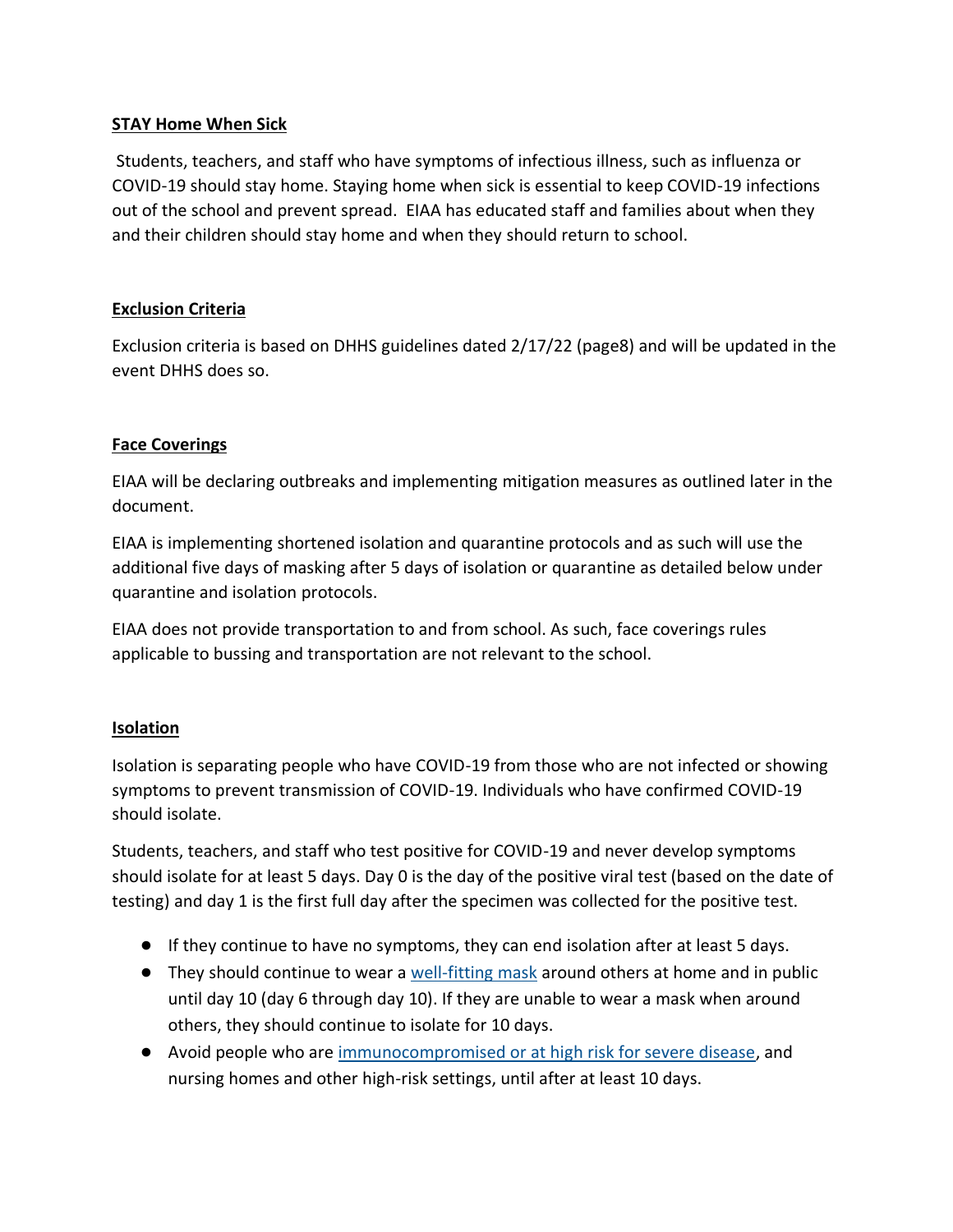- If they develo[p symptoms](https://www.cdc.gov/coronavirus/2019-ncov/symptoms-testing/symptoms.html) after testing positive, the 5-day isolation period should start over. Day 0 is the first day of symptoms. Follow the recommendations above for [ending](https://www.cdc.gov/coronavirus/2019-ncov/your-health/quarantine-isolation.html#_Ending_isolation_for)  [isolation for people who had COVID-19 and had symptoms.](https://www.cdc.gov/coronavirus/2019-ncov/your-health/quarantine-isolation.html#_Ending_isolation_for)
- Please visit CDC's [COVID-19 Quarantine and Isolation](https://www.cdc.gov/coronavirus/2019-ncov/your-health/quarantine-isolation.html) page for more specific guidance on isolation outside of the K-12 setting.

People who have COVID-19 and have or had [symptoms](https://www.cdc.gov/coronavirus/2019-ncov/symptoms-testing/symptoms.html) should isolate for at least 5 days. To calculate the 5-day isolation period, day 0 is the first day of symptoms. Day 1 is the first full day after their symptoms developed.

- They can end isolation after 5 full days if they are fever-free for 24 hours without the use of fever-reducing medication and other symptoms have improved (loss of taste and smell may persist for weeks or months after recovery and need not delay the end of isolation).
- They should continue to wear a [well-fitting mask](https://www.cdc.gov/coronavirus/2019-ncov/your-health/effective-masks.html) around others at home and in public for 5 additional days (day 6 through day 10) after the end of their 5-day isolation period. If they are unable to wear a mask when around others, they should continue to isolate for 10 days.
- Avoid people who are [immunocompromised or at high risk for severe disease,](https://www.cdc.gov/coronavirus/2019-ncov/need-extra-precautions/people-with-medical-conditions.html) and nursing homes and other high-risk settings, until after at least 10 days.
- If they continue to have fever or other symptoms have not improved after 5 days of isolation, they should wait to end isolation until they are fever-free for 24 hours without the use of fever-reducing medication and their other symptoms have improved. They should continue to wear a well-fitting mask and contact their healthcare provider with questions.
- Please visit CDC's [COVID-19 Quarantine and Isolation](https://www.cdc.gov/coronavirus/2019-ncov/your-health/quarantine-isolation.html) page for more specific guidance on isolation outside of the K-12 setting.

People with [symptoms](https://www.cdc.gov/coronavirus/2019-ncov/symptoms-testing/symptoms.html) of COVID-19, including people who are awaiting test results or have not been tested should isolate in accordance with the CDC guidance above.

#### Household Contacts

Household contacts have *ongoing* exposure, meaning they will be repeatedly exposed until that person is no longer able to spread the virus to other people. Household contacts should quarantine for 5 days after the release of the positive patient and should wear a well fitting mask through day 10.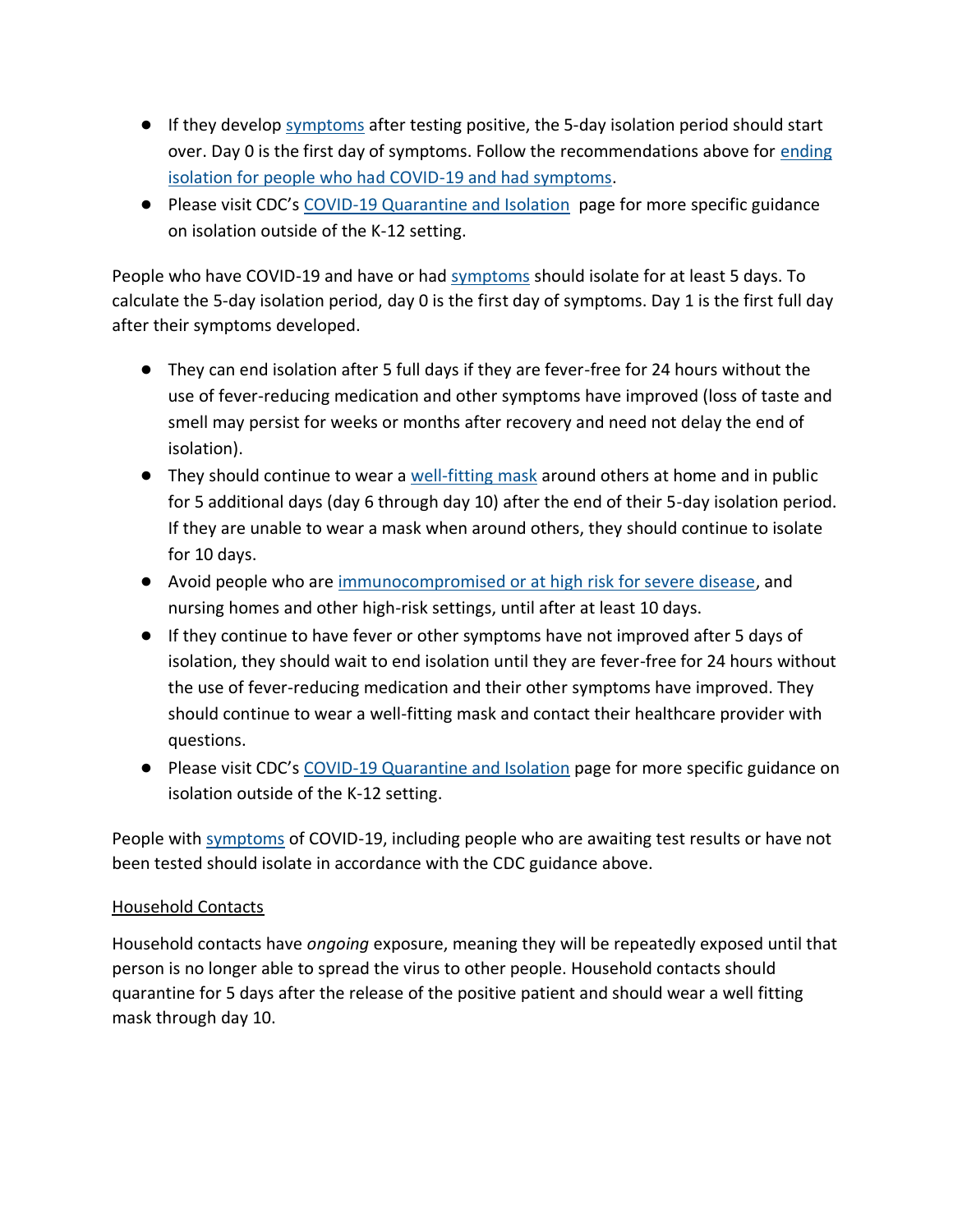#### Quarantine

A close contact on the school site is defined as someone who was within 6 feet of an infected person for a cumulative total of 15 minutes or more over a 24-hour period. An infected person can spread SARS-CoV-2 starting from 2 days before they have symptoms until they meet the criteria for discontinuing home isolation.

Quarantine is a strategy used to prevent transmission of SARS-CoV-2, the virus that causes COVID-19, by keeping people who have been in [close contact](https://www.cdc.gov/coronavirus/2019-ncov/php/contact-tracing/contact-tracing-plan/appendix.html#contact) with someone with COVID-19 apart from others. Individuals who are not vaccinated, are under vaccinated, or do not have temporary 90-day immunity should quarantine according to CDC guidance as follows:

- Stay home and away from other people for at least 5 days (day 0 through day 5) after their last close contact with a person who has COVID-19. The date of exposure is considered day 0. Wear a [well-fitting mask](https://www.cdc.gov/coronavirus/2019-ncov/your-health/effective-masks.html) when around others at home, if possible.
- For 10 days after their last close contact to someone with COVID-19, watch for fever (100.4◦F or greater), cough, shortness of breath, or other [COVID-19 symptoms.](https://www.cdc.gov/coronavirus/2019-ncov/symptoms-testing/symptoms.html)
- If they develop symptoms, [get tested](https://www.cdc.gov/coronavirus/2019-ncov/testing/diagnostic-testing.html) immediately and isolate until they receive their test results. If they test positive, follow [isolation](https://www.cdc.gov/coronavirus/2019-ncov/community/schools-childcare/k-12-contact-tracing/about-isolation.html) procedures.
- If they do not develop symptoms, [get tested](https://www.cdc.gov/coronavirus/2019-ncov/testing/diagnostic-testing.html) at least 5 days after they last had close contact with someone with COVID-19.
	- $\circ$  If they test negative, they can leave home, but continue to wear a well-fitting [mask](https://www.cdc.gov/coronavirus/2019-ncov/your-health/effective-masks.html) when around others at home and in public until 10 days after their last close contact with someone with COVID-19.
	- If they test positive, they should isolate for at least 5 days from the date of their positive test (if they do not have symptoms). If they do develop [COVID-19](https://www.cdc.gov/coronavirus/2019-ncov/symptoms-testing/symptoms.html)  [symptoms,](https://www.cdc.gov/coronavirus/2019-ncov/symptoms-testing/symptoms.html) isolate for at least 5 days from the date their symptoms began (the date the symptoms started is day 0). Follow recommendations in the [isolation](https://www.cdc.gov/coronavirus/2019-ncov/your-health/quarantine-isolation.html#isolation) section.
	- $\circ$  If they are unable to get a test 5 days after their last close contact with someone with COVID-19, they can leave their home after day 5 if they have been without [COVID-19 symptoms](https://www.cdc.gov/coronavirus/2019-ncov/symptoms-testing/symptoms.html) throughout the 5-day period. Wear a [well-fitting mask](https://www.cdc.gov/coronavirus/2019-ncov/your-health/effective-masks.html) for 10 days after the date of last close contact when around others at home and in public.
	- Avoid people who are [immunocompromised or at high risk for severe disease,](https://www.cdc.gov/coronavirus/2019-ncov/need-extra-precautions/people-with-medical-conditions.html) and nursing homes and other high-risk settings, until after at least 10 days.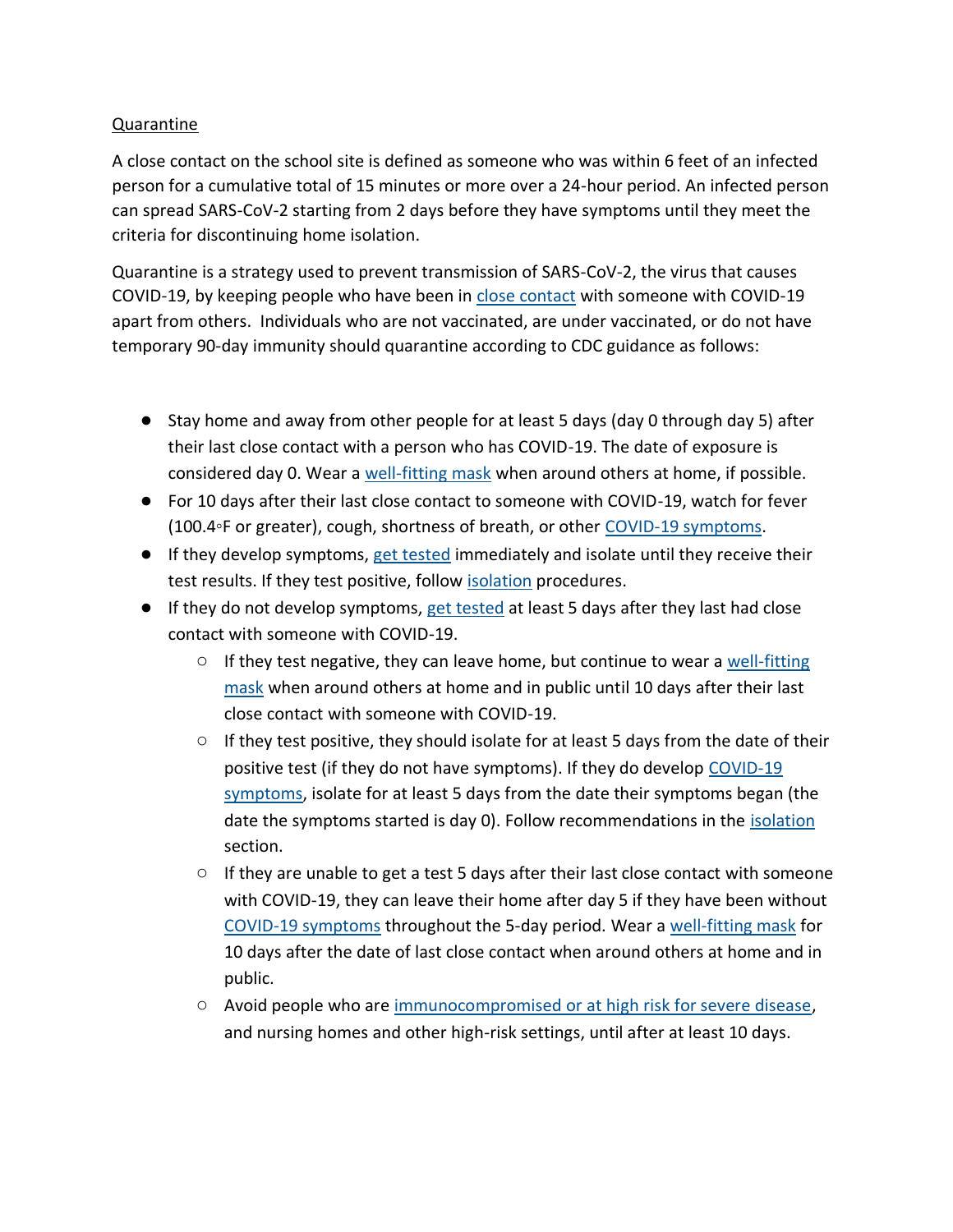- If possible, stay away from people they live with, especially people who are at [higher](https://www.cdc.gov/coronavirus/2019-ncov/need-extra-precautions/index.html)  [risk](https://www.cdc.gov/coronavirus/2019-ncov/need-extra-precautions/index.html) for getting very sick from COVID-19, as well as others outside their home throughout the full 10 days after their last close contact with someone with COVID-19.
- If they are unable to quarantine, they should wear a [well-fitting mask](https://www.cdc.gov/coronavirus/2019-ncov/your-health/effective-masks.html) for 10 days when around others at home and in public.
- If they are unable to wear a mask when around others, they should continue to quarantine for 10 days.
- Avoid people who are [immunocompromised or at high risk for severe disease,](https://www.cdc.gov/coronavirus/2019-ncov/need-extra-precautions/people-with-medical-conditions.html) and nursing homes and other high-risk settings, until after at least 10 days.

## **Testing Program**

EIAA does not have any onsite testing but supports families in working with local Dr. and health officials to obtain needed testing. Free at-home COVID-19 tests can be ordered at [https://nvhealthresponse.nv.gov/find-covid-19-testing-in-nevada/.](https://nvhealthresponse.nv.gov/find-covid-19-testing-in-nevada/) Testing can be done within Dr. Offices, Urgent Cares, and additional updated sites can be found [https://www.nvcovidfighter.org/event](https://www.nvcovidfighter.org/event-list?field_event_category_target_id=All&field_select_city_target_id%5b%5d=92&field_select_age_group_target_id=All&items_per_page=12)[list?field\\_event\\_category\\_target\\_id=All&field\\_select\\_city\\_target\\_id\[\]=92&field\\_select\\_age\\_gro](https://www.nvcovidfighter.org/event-list?field_event_category_target_id=All&field_select_city_target_id%5b%5d=92&field_select_age_group_target_id=All&items_per_page=12) up target id=All&items per page=12

EIAA does not have a high school or athletic teams that compete with outside students.

EIAA will report when we become aware of a person with a communicable disease per NAC441A.245.

## **Detecting Future Outbreaks**

EIAA will use the outbreak definition provided by the Nevada Department of Health and Human Services "School Related Cluster and Outbreak Reporting". CSTE Definitions include:

- Cluster- A k-12 school associated cluster is defined as an education institution that has been found by their local health department to have:
	- Multiple cases comprising at least 10% of students, teachers, or staff, within a specified core group OR
	- At least 3 cases within a specified core group meeting criteria for a probable or confirmed school associated COVID-19 case with symptoms onset or positive test results within 14 days of each other, AND no likely known epidemiologic link to a case outside of the school setting.
- Outbreak- A K-12 outbreak is defined as an educational institution that has been found by school leadership or the local health department to have
	- Multiple cases comprising at least 10% of the students or staff within a specified core group OR
	- At least three cases within a specified core group meeting criteria for a probable or confirmed school associated COVID-19 case with symptom onset or positive test result